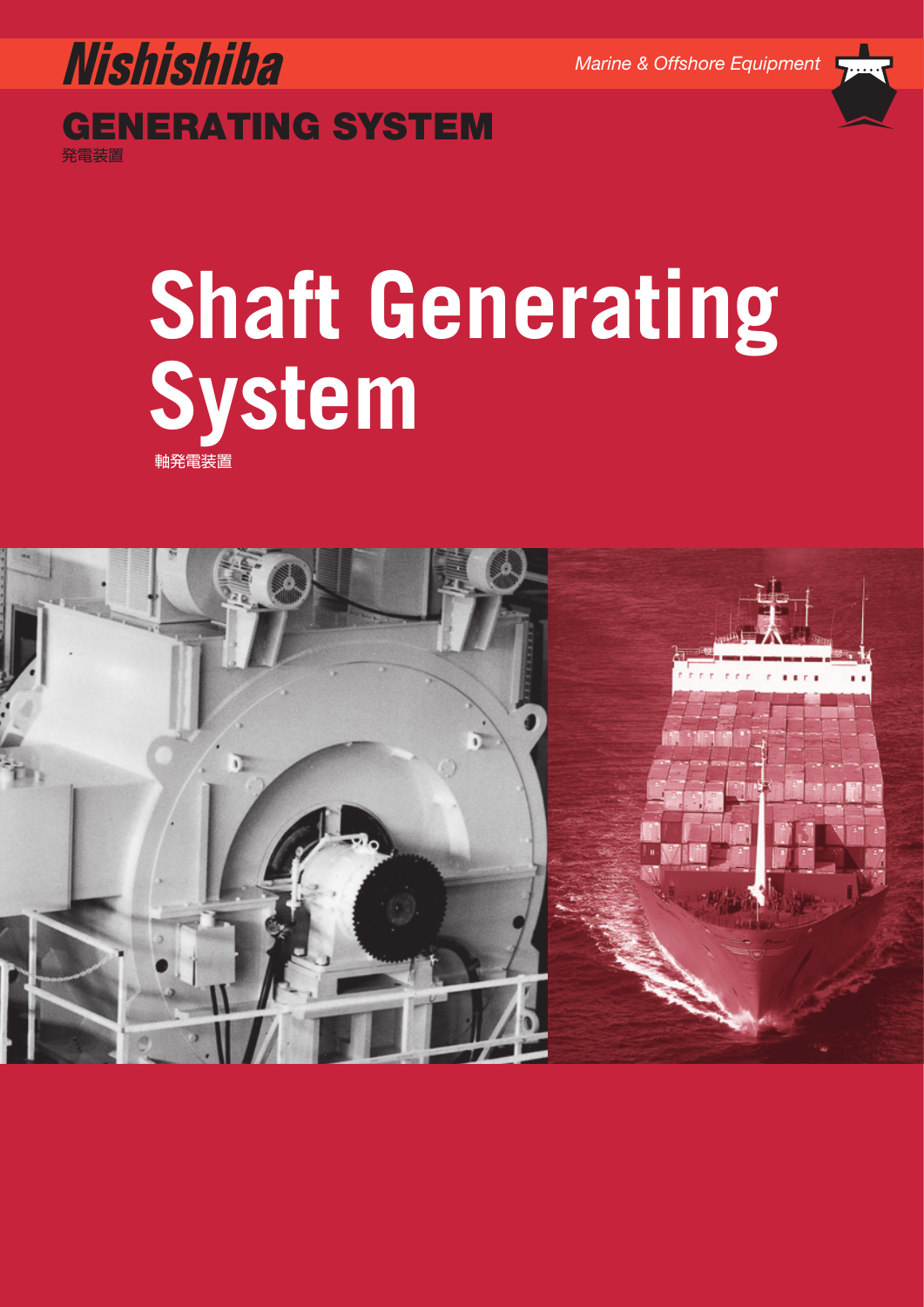# **CONTENTS**

| SUMMARY Experience of the contract of the contract of the contract of the contract of the contract of the contract of the contract of the contract of the contract of the contract of the contract of the contract of the cont |  |
|--------------------------------------------------------------------------------------------------------------------------------------------------------------------------------------------------------------------------------|--|
| <b>STANDARD</b>                                                                                                                                                                                                                |  |

# **DATA**

| CONTROL BLOCK DIAGRAM AND MALTI OPERATION PANEL |  |
|-------------------------------------------------|--|
|                                                 |  |

## **OTHERS**

|--|



*COLOR GRAPHIC TOUCH PANEL*



*DIGITAL CONTROL PANEL FOR SHAFT GENERATING SYSTEM*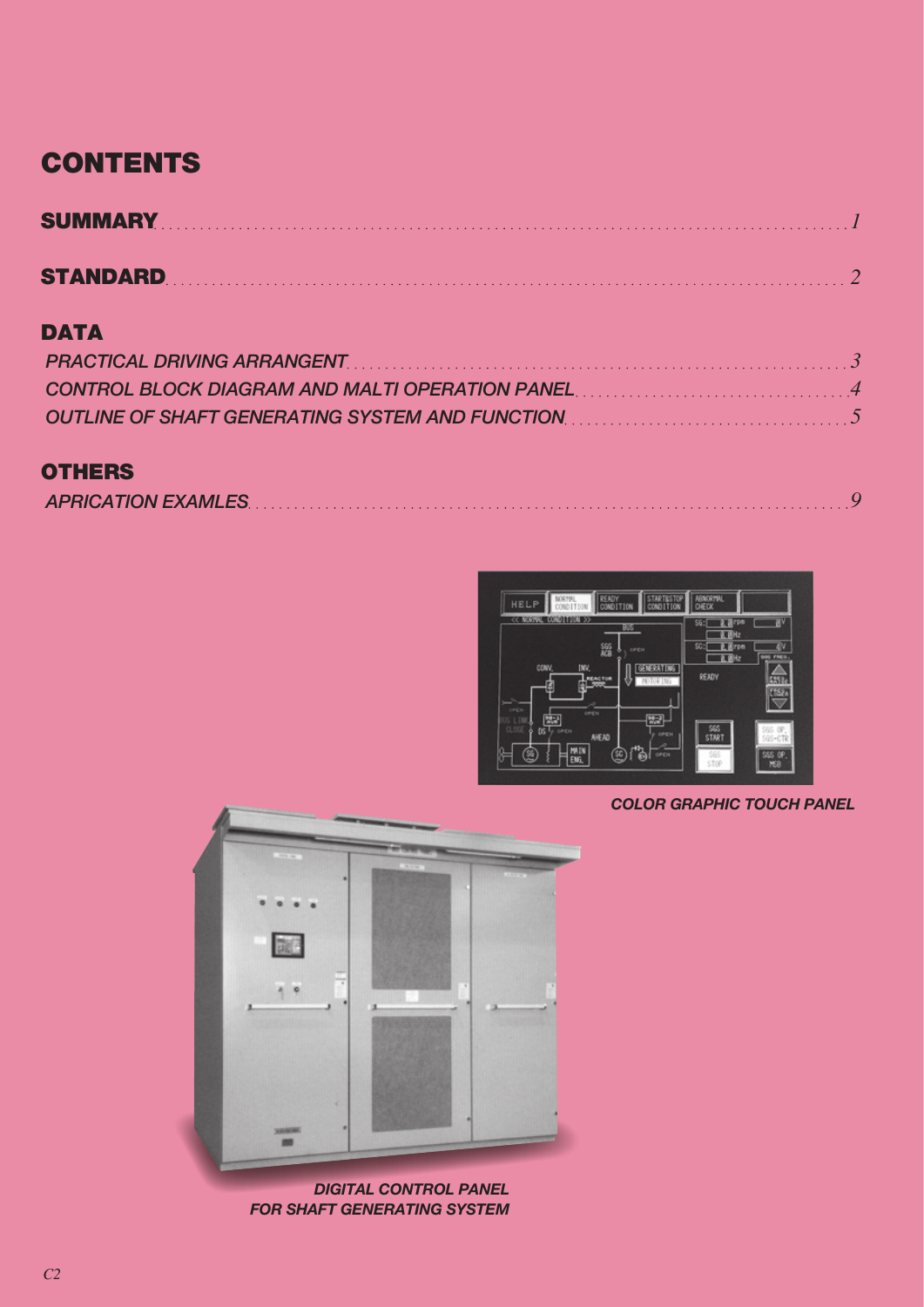**GENERAL**

# *NISHISHIBA*

**Since being developed in 1978, NISHISHIBA's shaft generating systems have been supplied many sets, including 3500kW capacity in the world's largest class and have an extensive experience. Control panels feature completely digital control to realize operation-support systems for easy maintenance and to improve control performance and reliability.**

西芝の軸発電装置は1978年に開発されて以来、世界最大級の3500kWを 含めて豊富な経験と実績を有しています。

制御盤は、操作・保守を容易にする運転支援システムの実現と、制御性能および 信頼性の向上を図るために制御は全デジタル化されています。

#### **FEATURE インキャラ 特徴**

#### **•Energy Saving**

The shaft generating system driven by a high-efficiency main engine enables energy saving.

#### **•Less Maintenance**

Operation of the shaft generating system reduces the operation time of the diesel generator engine, resulting in maintenance work saving.

#### **•Operation-support System**

The color graphic touch panel realized easy operation and monitoring. The diagnostic function displays the operation status of the protection system and the recovery procedures on the screen to support crew members. Furthermore, data logger and trace-back functions are also provided to store various data in transient conditions in memory card and to graph the date in PC as required.

#### **•Dual Data Communication** A dual system of serial and analog communication is used between the PLC and the CPU.

**●省エネルギー** 高効率な主機関で駆動される軸発電装置は省 エネルギーになります。

**●省力化** 軸発電装置の運転でディーゼル発電機機関の 運転時間が軽減され、省力化につながります。

**●運転支援システム** タッチ式カラーグラフィックパネルにより、簡単な 操作と容易な監視を実現しています。保護装置 の動作状況および復旧手順を画面表示する診 断機能により乗組員を支援します。 過渡状態の各種データをメモリーカードに記憶 し、必要に応じてPCで読出すことのできるデータ ロガー・トレースバック機能を装備しています。

**●データ通信の2重化** 制御用コンピュータとシーケンス間の通信は、 シリアル通信とアナログ通信とにより2重化を 行っています。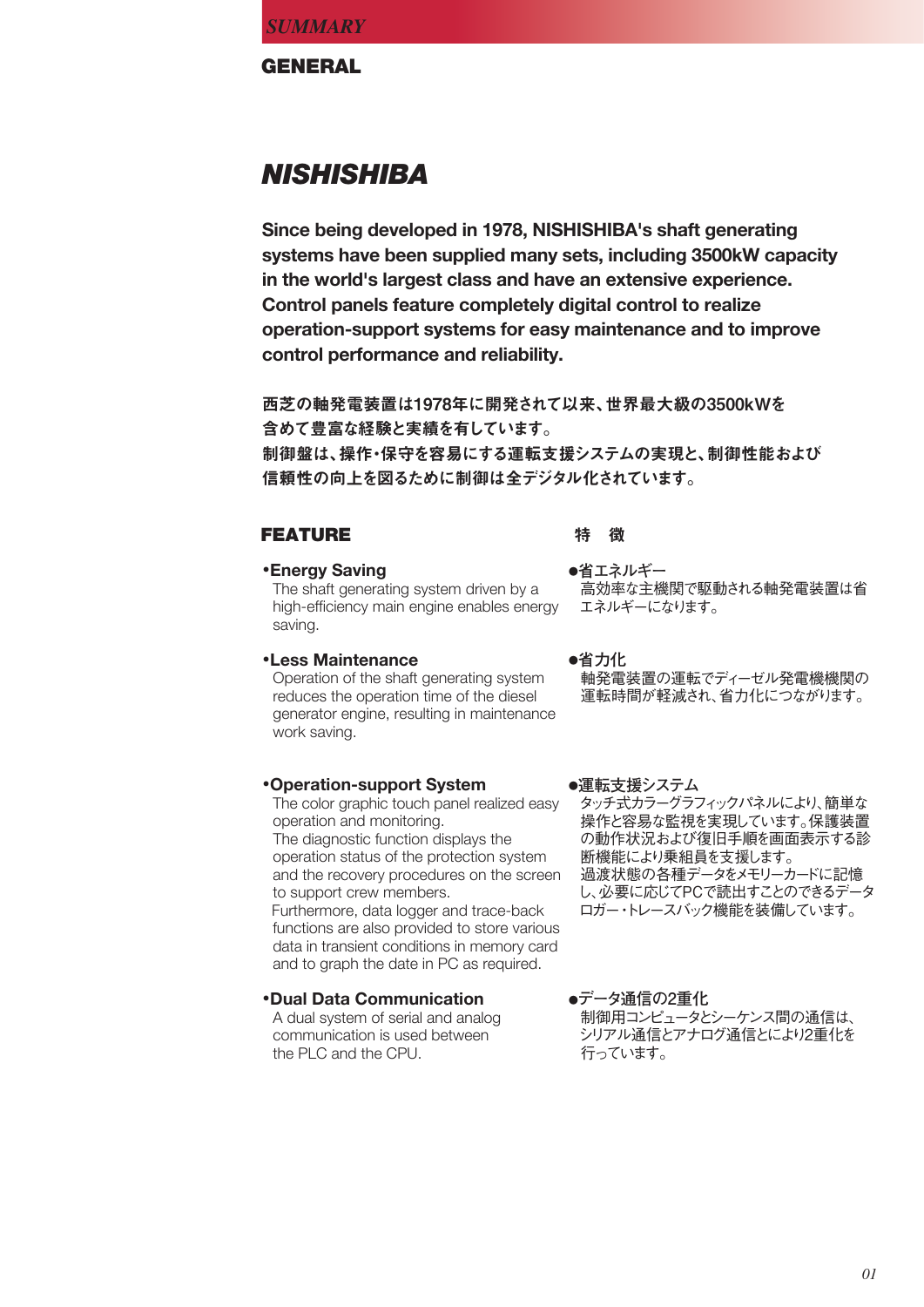## **STANDARD SPECIFICATION**

Fllowing table shows the typical specification, other specification is also available.

下記の表は標準的な仕様を示しております。下記以外の仕様についても対応可能です。

| <b>ITEM</b>                           | <b>STANDARD SPECIFICATION</b>                                 | <b>OPTION</b>                                                  |
|---------------------------------------|---------------------------------------------------------------|----------------------------------------------------------------|
| 1.Rule                                | JG, NK, ABS, BV, CCS, CR, DNV, GL, KR, LR                     |                                                                |
| 2. Ambient conditions                 | 45°C or 50°C<br>Temp.                                         |                                                                |
|                                       | Relative humidity 95% or less                                 |                                                                |
| 3.Output Voltage                      | AC450V 3 phases                                               |                                                                |
| <b>Output Frequency</b>               | 60Hz                                                          |                                                                |
| 4. Power factor                       | 0.8 lag.                                                      |                                                                |
| 5.Rating                              | <b>Continuous</b>                                             |                                                                |
| 6.Enclosure                           | : Protected Drip Proof Type IP22<br>Shaft generator           | : Totally Enclosed Splash Proof Type IP44<br>Shaft generator   |
|                                       | Synchronous Condenser: Protected Drip Proof Type IP22         | Synchronous Condenser: Totally Enclosed Splash Proof Type IP44 |
|                                       | <b>Control panel</b><br>: Protected Drip Proof Type IP22      | <b>Control panel</b><br>: Protected Drip Proof Type IP23       |
| 7. Operating range                    | Rated output range<br>: 80 to 110% of MCR                     | Other applicable                                               |
|                                       | Reduced output range: 60 to 80% of MCR                        |                                                                |
|                                       |                                                               |                                                                |
| 8. Voltage waveform distortion factor | The distortion factor of the output voltage waveform is 5% or |                                                                |
|                                       | less as standard.                                             |                                                                |
|                                       |                                                               |                                                                |
| 項目                                    | 標準仕様                                                          | オプション                                                          |
|                                       |                                                               |                                                                |
| 1.適用規則                                | JG, NK, ABS, BV, CCS, CR, DNV, GL, KR, LR                     |                                                                |
| 2.周囲条件                                | 温度<br>45℃又は50℃                                                |                                                                |
|                                       | 相対湿度 95%以下                                                    |                                                                |
| 3.出力電圧                                | AC450V 3相                                                     |                                                                |
| 出力周波数                                 | 60Hz                                                          |                                                                |
| 4.力率                                  | 0.8遅れ                                                         |                                                                |
| 5.時間定格                                | 連続                                                            |                                                                |
| 6.外被構造                                | 軸発電機<br>: 保護防滴形 IP22                                          | 軸発電機 : 全閉防まつ形、水冷クーラ付 IP44                                      |
|                                       | 同期調相機: 保護防滴形 IP22                                             | 同期調相機:全閉防まつ形,水冷クーラ付<br>IP44                                    |
|                                       | 制御盤<br>:保護防滴形 IP22                                            | 制御盤<br>:保護防滴形<br>IP <sub>23</sub>                              |
| 7.運転範囲                                | 定格出力範囲: MCRの80~110%                                           | 他の範囲も対応可能                                                      |
|                                       | 低減出力範囲: MCRの60~80%                                            |                                                                |

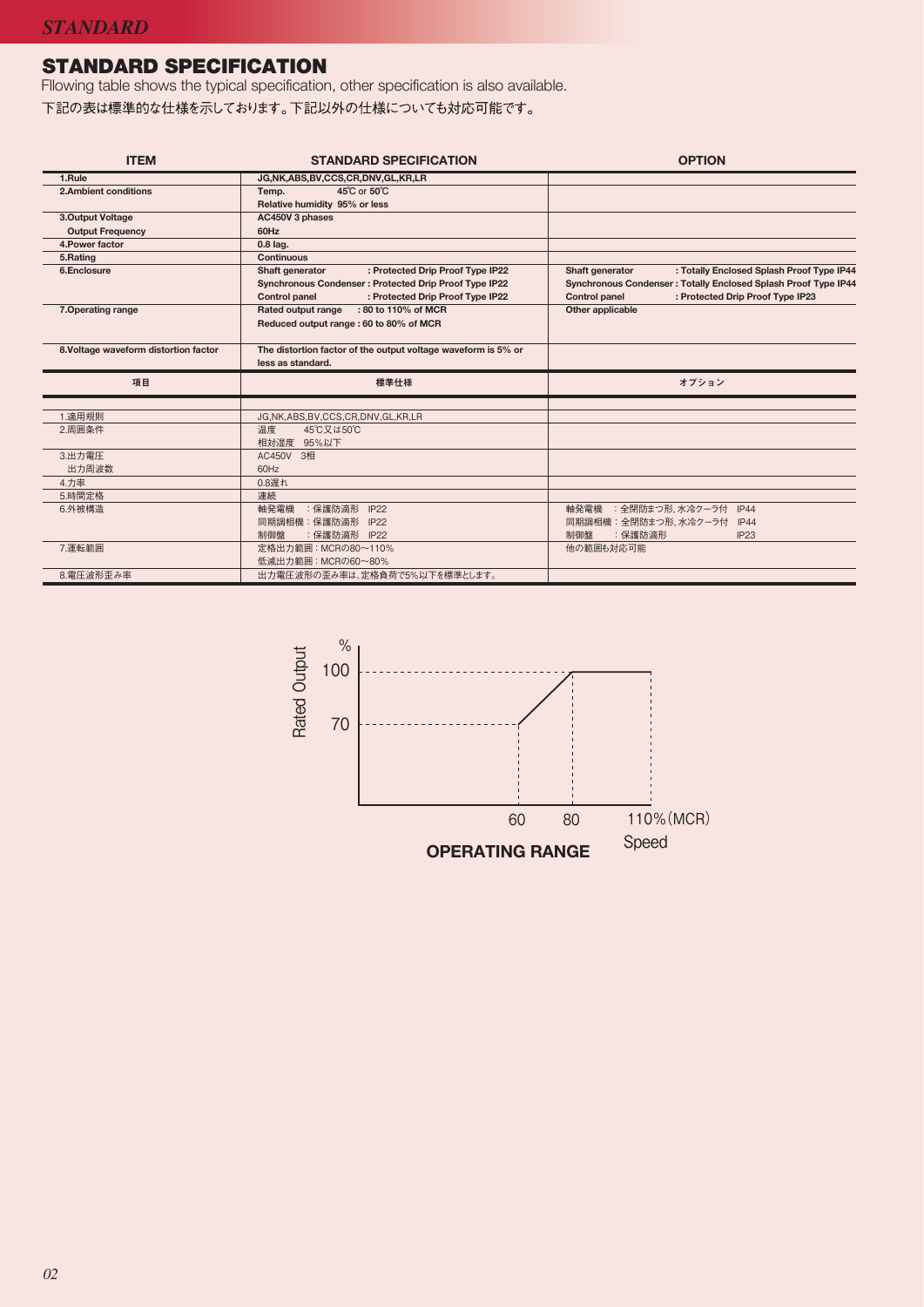#### **PRACTICAL DRIVING ARRANGEMENT**





(c)Step-up type

- M/E : MAIN ENGINE(主機関)
- G : STEP-UP GEAR(増速ギア)
- SG : SHAFT GENERATOR(主機駆動発電機)
- **SC** : SYNCHRONOUS CONDENSER(同期調相機)
- FCP: FREQENCY CONTROL PANEL (制御盤)



BUS ACB ACB  $(SC)$  $\sqrt{\frac{1}{2}}$ FCP FCP  $\frac{1}{2}$  SG G M/E

(d) Power take off type

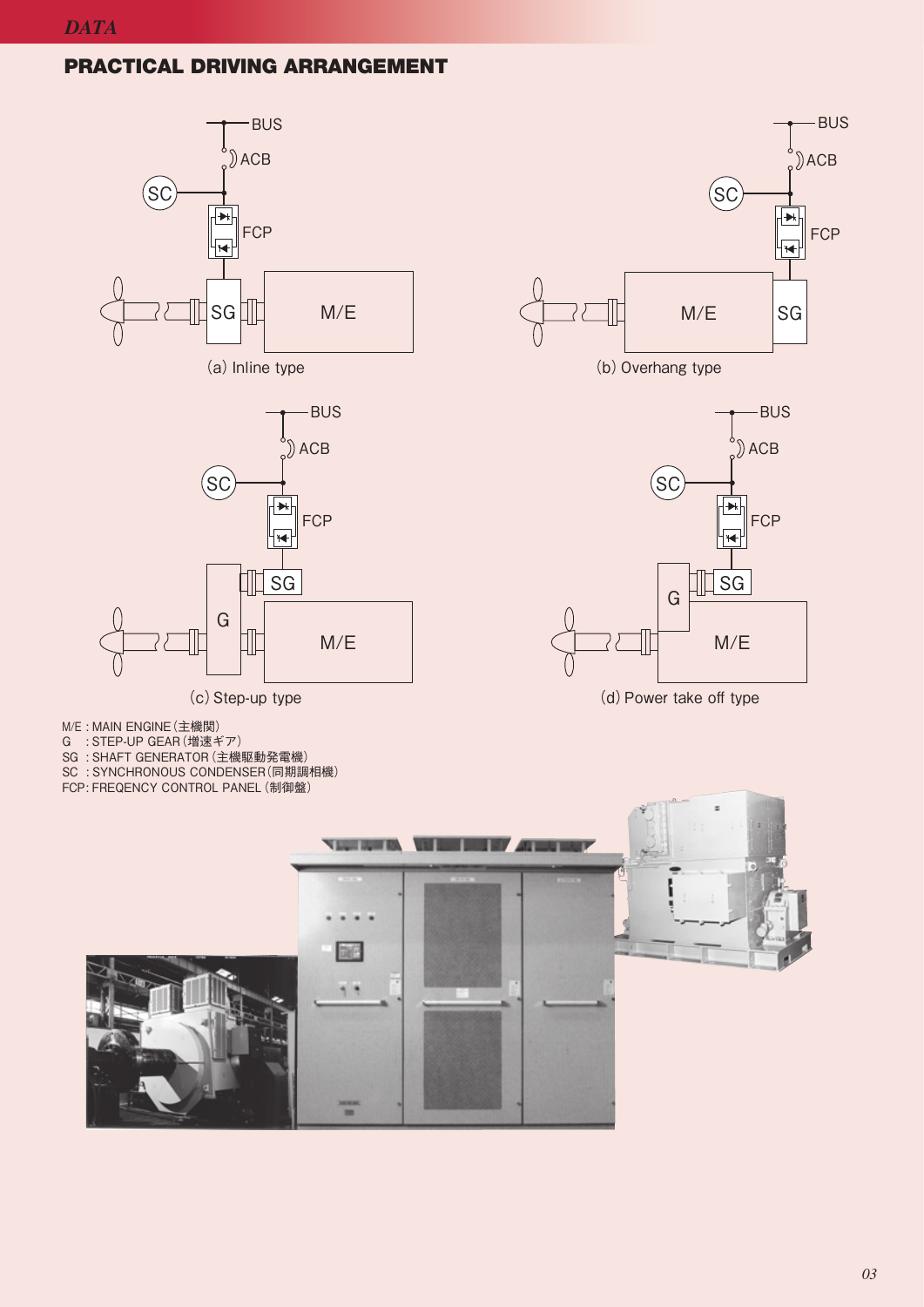#### **CONTROL BLOCK DIAGRAM**

Following figure shows the block diagram of the system control, which consists of a Programmable Logic Controller (PLC) and four control boards (computer, converter, inverter and interface).

下記の図はシステム制御ブロックダイヤグラムを示します。プログラマブルロジックコントローラ(PLC)と、4つの制御基板(コンピュータ、コンバータ、 インバータおよびインターフェイス)により構成されています。



## **MALTI OPERATION ON COLOR GRAPHIC PANEL**

カラーグラフィックパネル上でのマルチオペレーション

#### NORMAL CONDITION READY CONDITION START&STOP CONDITION

#### **BASE SEEDS MA BROT WITH** 999. **NGB**\* (CI) **SPA LESS. SPANN MORRA CARY**<br>ORTA-AT-48V **HORRAC**<br>DIALAC **EX. 992 5040 TO ROOT** ÕÕ ÖŎ õ 同 05408.09 圍 98 519 **SC FIRD IN, O'ON** 000, ING File (709) LOOK. LODGE 帥 200 2162 **START** star and **RR** Dace **RE OVER WIN** OWCO.

#### ABNORMAL CONDITION SIMULATION TEST



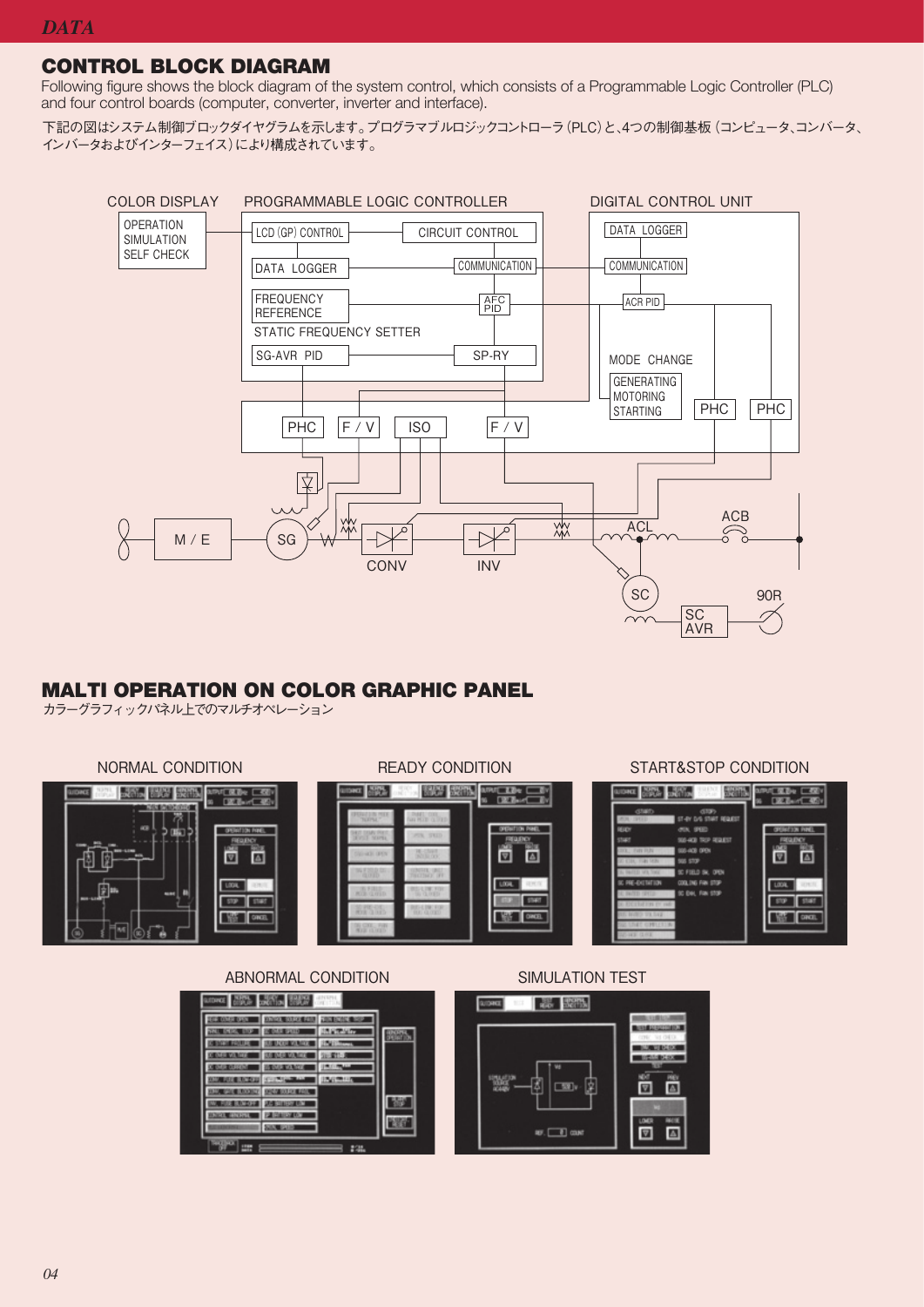### **OUTLINE OF SHAFT GENERATING SYSTEM**

 The external commutated inverter type shaft generating system consists of a shaft generator (SG), a frequency control panel (FCP) and a synchronous condenser (SC). 他励インバータ式軸発電装置は軸発電機(SG)、制御盤 (FCP)および同期調相機(SC)で構成されます。



#### **•Shaft Generator**

The shaft generator is directly driven by a main engine whose speed varies, and converts the main engine energy into electric power.

#### **•Frequency Control Panel**

The frequency control panel converts the AC power of the shaft generator involving varying frequency into a DC power irrelative to frequency using a thyristor converter (CONV), converts the DC power into a constant frequency AC power using a thyristor inverter (INV), and supplies the AC power to the synchronous condenser and the loads in the vessel.

 To ensure a constant frequency, the phase angle of the thyristor inverter is controlled to keep a constant speed of the synchronous condenser.

#### **•Synchronous Condenser**

The synchronous condenser is operated at a synchronous speed of the rated frequency and performed to make an output voltage and frequency, supplies reactive power to the loads in the vessel and inverter, supplies the short-circuit current, and absorbs the high harmonic distortion components.

#### **•Rated Output and System Output**

The shaft generating system outputs a required exciting power, cooling fan power, control power and load in the vessel (system output).

Rated output : Output supplied to load in vessel System output : Total output supplied by shaft generating system

#### ● 軸発電機(SG)

回転数が変動する主機関で駆動され、主機関の回転エネル ギーを電力に変換します。

#### ● 制御盤(FCP)

周波数変動のある軸発電機の交流電力をサイリスタコンバー タ(CONV)で周波数に無関係な直流電力に変換し、 この直流電力をサイリスタインバータ(INV)で一定周波数の交 流に変換して同期調相機および船内負荷へ供給します。 一定周波数を確保するためにサイリスタインバータの位相角を 制御して同期調相機の回転数を一定に保ちます。

#### ● 同期調相機(SC)

同期調相機は、定格周波数の同期速度で運転され、出力電 圧および出力周波数を形成すると共に、船内負荷およびイン バータへの無効電力を供給、持続短絡電流を供給、高調波 成分を吸収します。

● 定格出力、システム出力

軸発電装置は船内負荷と軸発電機に必要な励磁電力、冷却 ファン用電力、制御用電力を出力(システム出力)します。

定格出力 :船内負荷に給電する電力 システム出力:軸発電装置の総給電電力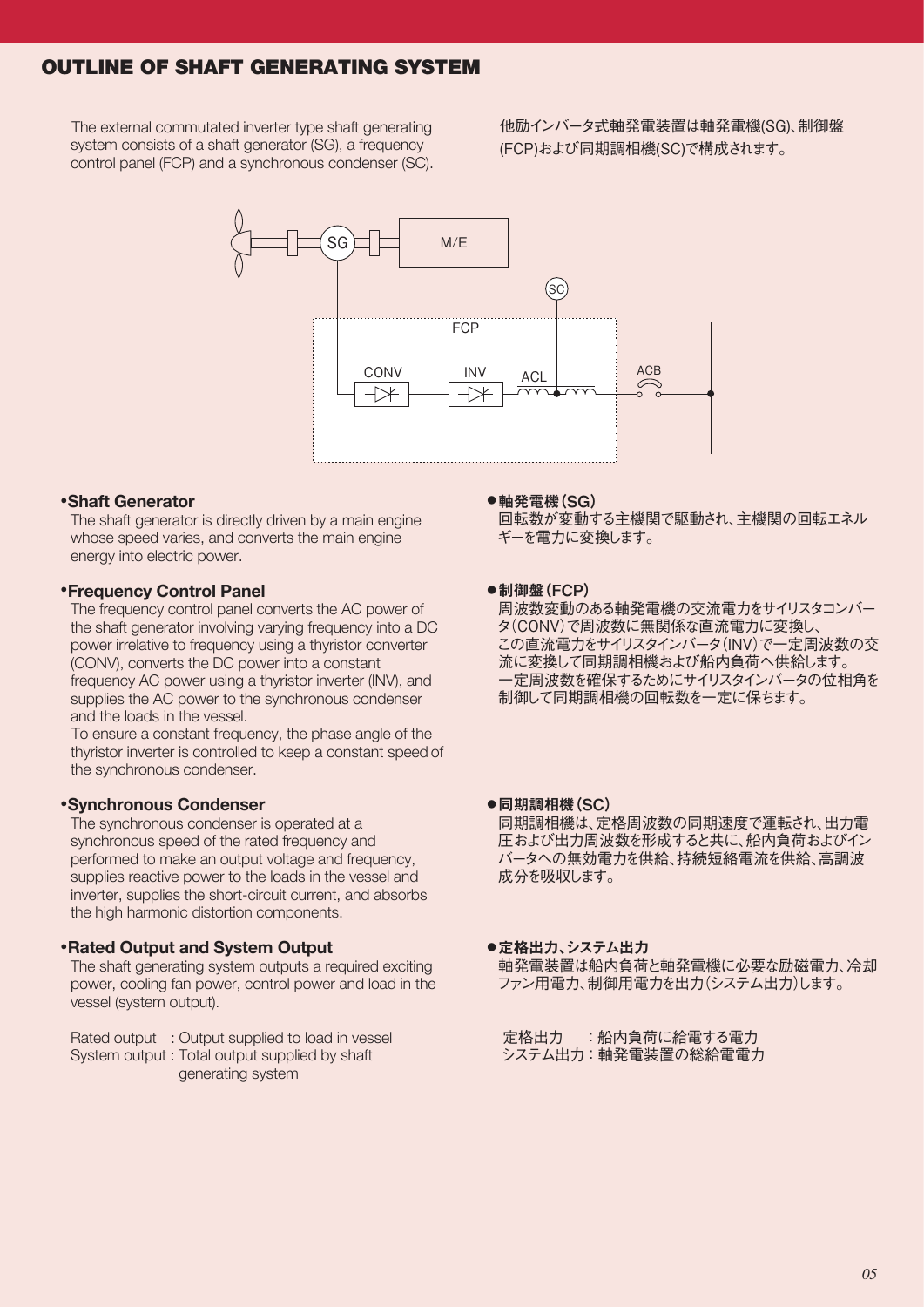## **OUTLINE OF SHAFT GENERATING SYSTEM**

#### **•Reduced Output Range**

In the range where the speed is between 60% and 80%, a reduced power can be outputted.

When operating in this range, before reaching the minimum speed at crash astern or slowdown operation, shaft generating systems is possible to automatically changeover to diesel generator operation with "Non black out".

#### **•Voltage/Frequency Control**

Since the shaft generator is operated in parallel with diesel generators, the shaft generator has same output voltage/output frequency droop characteristics with diesel generator.

 The output frequency is controlled to the rated frequency by the automatic frequency controller. When the output frequency droop below the rated frequency, the inverter output is increased to accelerate the synchronous condenser. When the output frequency increases, the inverter output is reduced to decelerate the synchronous condenser to maintain the rated frequency.

#### **•Fault Diagnosis**

Comprehensive fault diagnosis software is provided utilizing the accumulated know-hows of long years to locate the troubled parts and to inform crew members of trouble shooting guidance on the color graphic display.

#### ● 低減出力領域

回転数が80%以下で60%までの領域では低減電力を出力し ます。

この領域の運用は、クラッシュアスターンまたはスローダウン 操作で軸発電機が最低回転数に至るまでに、ディーゼル発電 機への運転指令を与えて自動同期投入を行い、無停電切り 替えが可能です。

#### ● 電圧/周波数制御

軸発電装置は一般のディーゼル発電装置と並列運転を行う 為に同様の出力電圧/出力周波数ドループ特性を有していま す。

出力周波数は自動周波数制御装置で定格周波数に制御さ れます。出力周波数が定格周波数より低下すると、インバータ の出力を増加させ同期調相機を加速し、また上昇するとインバ ータ出力を低減させ同期調相機を減速して、定格周波数に制 御します。

#### ● 故障診断

長年のノウハウの積み上げにより開発された故障診断ソフトを 備え、故障部位の特定、乗組員への故障ガイダンスをカラーブ ラフィックで表示します。



#### FAULT DIANOSIS-1 FAULT DIANOSIS-2 FAULT DIANOSIS-3

| LIG UNIT IMPORTAL                                                                                                                                                                               |  |
|-------------------------------------------------------------------------------------------------------------------------------------------------------------------------------------------------|--|
| (1)The following UNIT is abnormal.                                                                                                                                                              |  |
| [1 <b>]2   4</b>   5   6   7   8   9   9   9   9                                                                                                                                                |  |
| (2)Turn the "HC44BY CONTROL SOLACE" and "DIDIN' SOLACE" off,<br>then resove and re-install the LO unit.<br>(3)01 no normal condition is resumed after (2),<br>1/0 unit may be fit lured ideelf. |  |
|                                                                                                                                                                                                 |  |
|                                                                                                                                                                                                 |  |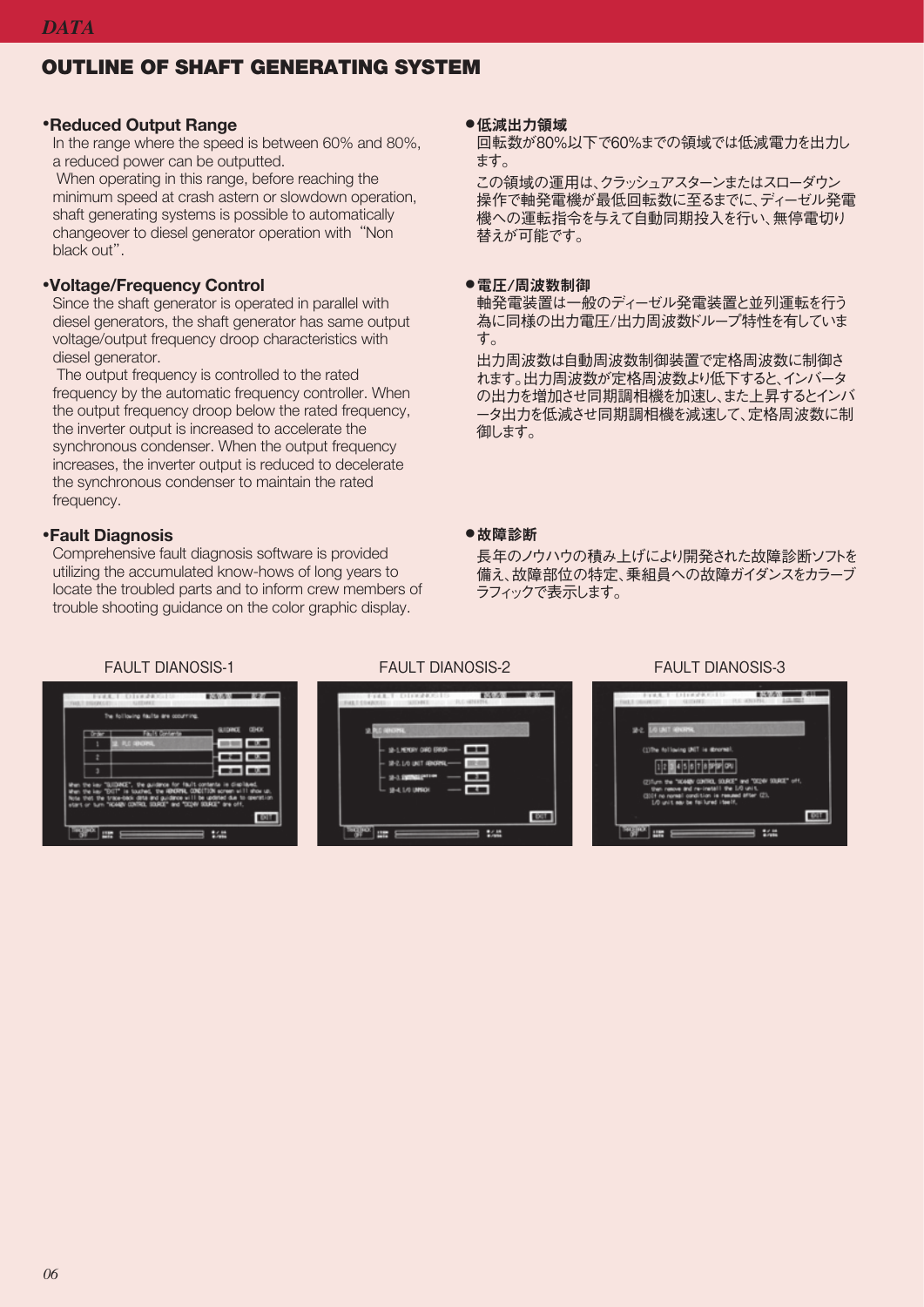#### **•Motoring Mode**

When the energy of an exhaust gas boiler becomes surplus while supplying power to the load in the vessel from an exhaust gas turbine generator, energy can be saved by operating the shaft generating system in the motoring mode to return the surplus energy to the torque of the propeller shaft.

#### **•Emergency Power Take Off (Option)**

Electric propulsion motor operation is also possible to start at zero speed by adding a thyristor motor control function to the shaft generating system.

#### **•Frequency Converter System (Option)**

Power supply is also possible from shore connection through frequency convertor.

#### ● 雷動モード

排ガスタービン発電機などで船内へ給電中に排ガスボイラの エネルギーが余剰になった時、軸発電装置を電動モードで運 転し余剰エネルギーを主軸にトルク還元することで省エネルギ ーが出来ます。

- ●非常航走(オプション) 軸発電装置にサイリスタモータ制御機能を追加装備し、零回 転から始動する電気推進も可能です。
- 周波数変換装置(オプション) 軸発電装置に陸上電源から電力を給電し、船内周波数に変 換して給電出来ます。



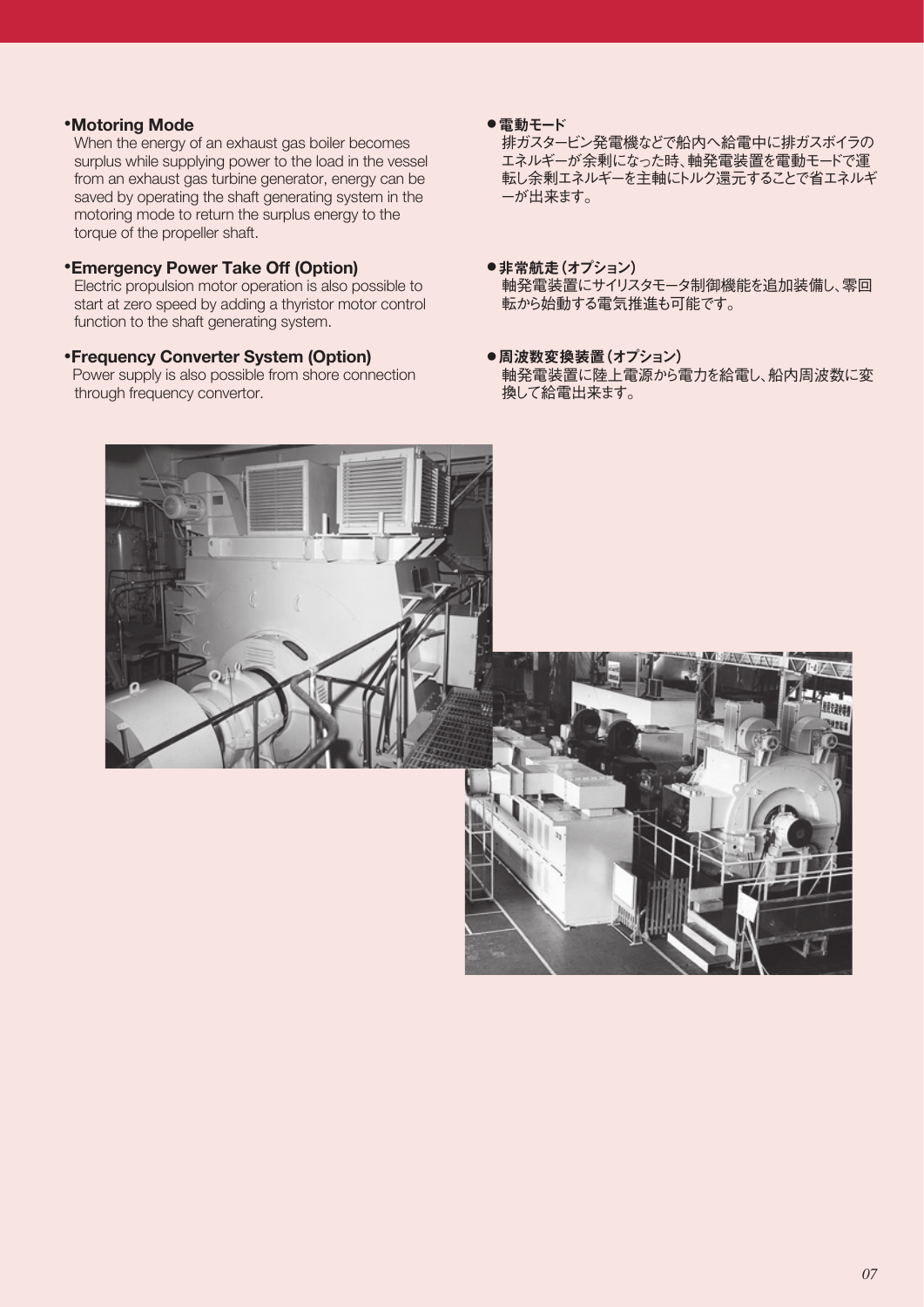#### **•Trace-back Function**

Data of troubles are stored in the controller until reset and can be stored automatically in memory card.

#### **•Simulation test**

While the shaft generating system stopped, operation of the shaft generating system can be simulated using the vessel power supply.

- ・Checking of the converter/inverter DC voltages(converter/inverter operation)
- ・Checking of the shaft generator voltage (AVR operation)

#### **•Shop test**

The shaft generating system is delivered after the combine test has been carried out at the factory, so that the time for onboard test can be reduced.

In case of INLINE type shaft generating system, the Nishishiba is possible to prepare to temporary shaft and bearing for shop test.

#### **•Self-starting of the Synchronous Condenser**

The synchronous condenser starts automatically on the electrical power of the shaft generator itself. Unlike the starting method using an induction motor (pony motor), influence on the vessel power supply is eliminated and space is also saved.

#### ●トレースバック機能

故障時のデータはリセットされるまで制御装置に記憶されて おり、自動的にメモリカードに記録することが出来ます。

#### ●シミュレーションテスト

シミュレーション画面から軸発電機停止中に船内電源を使用 して軸発電装置の動作確認の模擬運転が行なえます。 ・コンバータ/インバータ直流電圧チェック (コンバータ/インバータの動作) ・軸発電機電圧チェック(AVRの動作)

#### ● 工場試験

軸発電装置は、総組み合わせ試験を実施して出荷しますので、 船上試験時間の短縮が図れます。INLINEタイプ軸発電機の 工場試験時には、西芝工場に試験用シャフト、軸受けを準備 することも可能です。

#### ● 同期調相機の自己始動

同期調相機は軸発電機自身の電力で自己始動します。誘導 電動機による始動方式(ポニーモータ)に比べて船内電源へ の影響が無くまた省スペースが図られています。

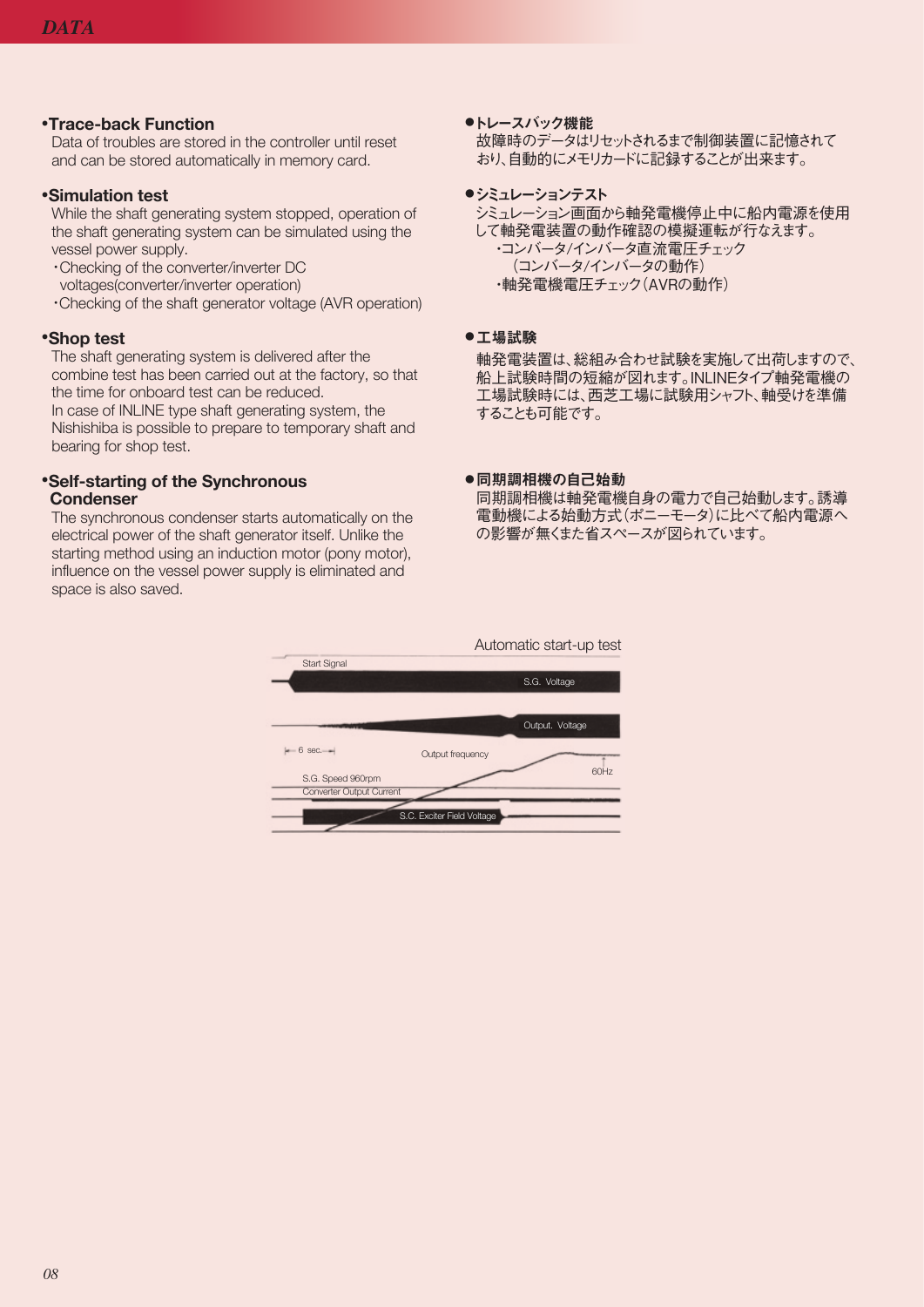## **APPRICATION EXAMPLES**



MAIN SWITCHBOARD



SHAFT GENERATING SYSTEM : SGS SYNCHRONOUS CONDENSER : SC



∣⋠

ACB

#### **Fig c. SGS+TG (INLINE TYPE) Fig d. SGS+T/G (USE AS SC) (STEP UP TYPE)**

TURBO GENERATOR : TG POWER TURBINE INDUCTION GENERATOR : IG